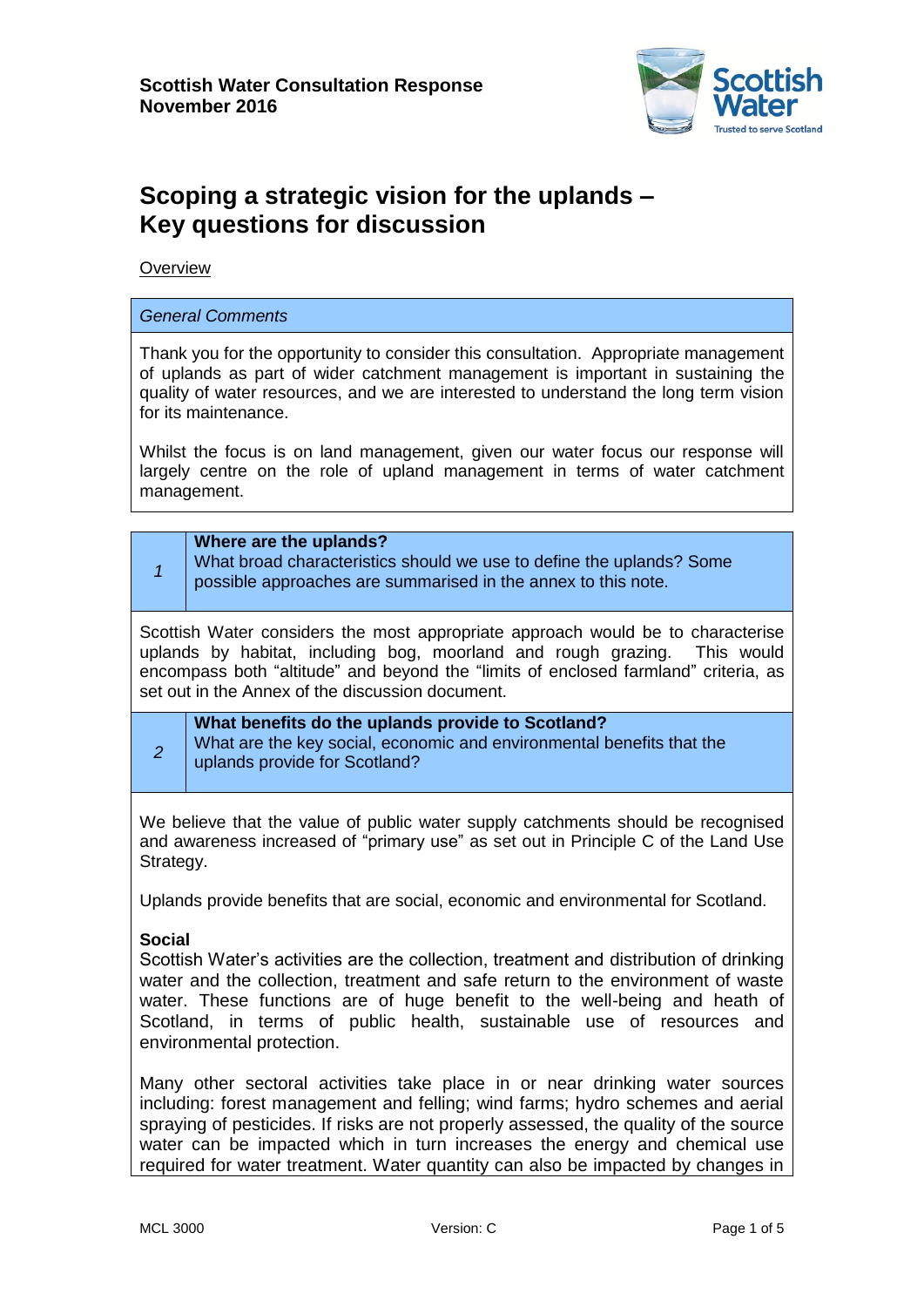

land use, for example it is recognised that conifer planting can have the potential to reduce water availability in drinking water sources.

## **Economic:**

In Scotland, many of our drinking water catchments contain both deep and shallow peat soils. Blanket bog is a source of water for public drinking supplies and many of our source water catchments are within upland areas that contain moorland and rough grazing. When large areas of these soils are present it can result in high colour and organic carbon levels in the water supplying our water treatment works. This can affect the water treatment process, making it more costly and energy intensive.

By maintaining or improving the quality of blanket bog, moorland & rough grazing, source water quality can be increased and therefore reduce the treatment costs. Through our routine monitoring data we have identified a number of sites where the level of organic carbon in the source water is increasing. We would like to work with land managers to restore organic soils to their natural condition if and where land management activities are having an impact.

Well managed blanket bog and moorland contribute to storage capacity of water in the uplands and contribute to reducing peak flow rates and flood management further downstream. By improving or maintaining blanket bog and moorland condition, flooding can be better controlled, reducing the potential need to use arable farm land as flood storage and providing protection against damage to rural and urban property.

# **Environmental:**

Scottish Waters activities are reliant on provisioning and regulation ecosystem services provided by the natural environment. We are a highly regulated sector and work with our financial, water and environmental regulators and advisory bodies to determine the best outcomes for Scotland's environment and societal needs of the people of Scotland.

## **What benefits do the uplands provide to Scotland?**

*3* How can upland land use help to prevent or reduce the impacts of climate change?

Increasingly we need to recognise the multiple benefits provided by appropriate management of catchments.

### **Flood management.**

Wet weather and flood episodes have increased in frequency. Well managed blanket bog and moorland contribute to storage capacity in the uplands and contribute to reducing peak flow rates and flood management further downstream. By improving or maintaining blanket bog and moorland condition, flooding can be better controlled, reducing the potential need to use arable farm land as flood storage and providing protection against damage to rural and urban property.

Changes in the urban environment can impact the surrounding land and watercourses, causing flooding issues and also impact on water quality. Scottish Water may have abstractions points for drinking water downstream of urban environments; we are interested in how the Vision would be applied within an urban environment.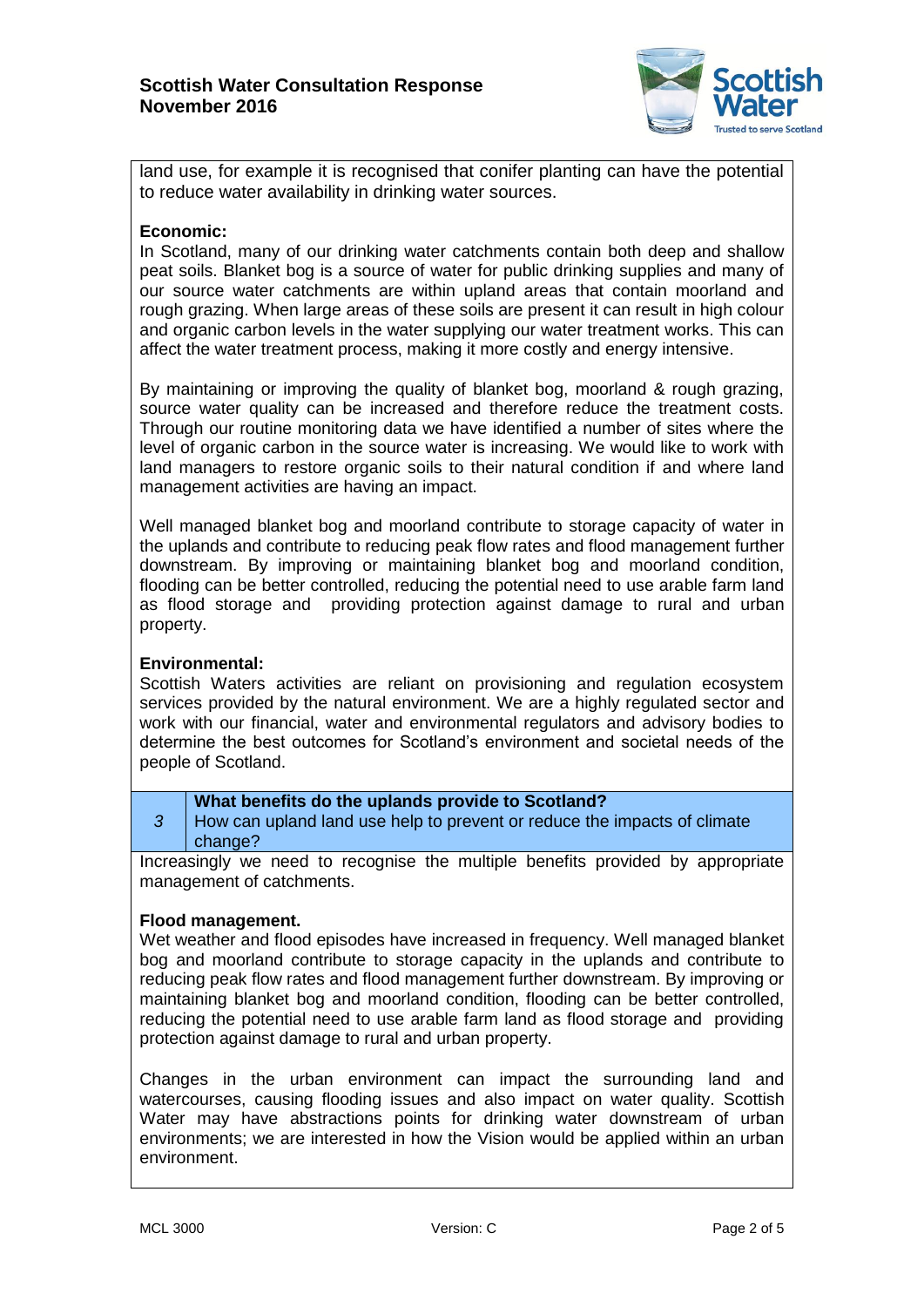

Changes to water flow caused by hydro schemes, are identified as a risk to habitats and species. We wish to highlight that hydro schemes proposed on watercourses which feed Scottish Water drinking water abstractions can also have the potential to affect drinking water quantity.

## **Carbon sequestration.**

Maintaining or improving blanket bog to increase source water quality and quantity contributes to carbon sequestrated.

We firmly support growth in sustainable forestry and local tree planting, where appropriate steps have been taken to consider the location and full life, management and harvesting of the plantations so that water quality and quantity is protected from potential negative impacts of inappropriately located forestry.

Conifer plantation has the potential to reduce the water yield of drinking water catchments.

| 4 | What should an upland vision include?<br>A strategic vision could inform decisions about the balance between different<br>I land uses in different parts of the uplands. What are the key choices that an |
|---|-----------------------------------------------------------------------------------------------------------------------------------------------------------------------------------------------------------|
|   | upland vision should address, and why?                                                                                                                                                                    |

We consider that the benefits of services such as provisioning of high quality drinking water sources and regulating of nutrients to enable the safe return to the environment of our Waste water Treatment Work discharges are key issues to informing the vision.

It must be accepted that a particular type of land use can have either a positive or negative effect on another aspect of land use within the uplands. While there are many compatible land use activities and practices, there are some that are incompatible and may require being attributed "primary use" status as set out in Principle C of the Land Use Strategy. Other sectoral activities may require management of a temporal or spatial nature e.g. there may be times of the years where opportunities for compatibility do exist.

We would also recommend raising awareness by highlighting and promoting the value of Scotland's uplands to all the people and economy of Scotland.

| What should an upland vision include?<br>Are there any other topics or issues that should be included in an upland<br>vision, and if so why? |
|----------------------------------------------------------------------------------------------------------------------------------------------|
|                                                                                                                                              |

There should be an explicit reference to Drinking Water Protected Areas (DWPA) in any future documents, acknowledging the need for waters used for the abstraction of drinking water, designated as DWPA under Article 7 of the Water Framework Directive (WFD), to be protected from deterioration in their quality as a result of any activity taking place in the catchment.

Additionally, reference should be made to Scotland's new Circular Economy strategy in the Land Use Strategy to recognise the links between land and maximising the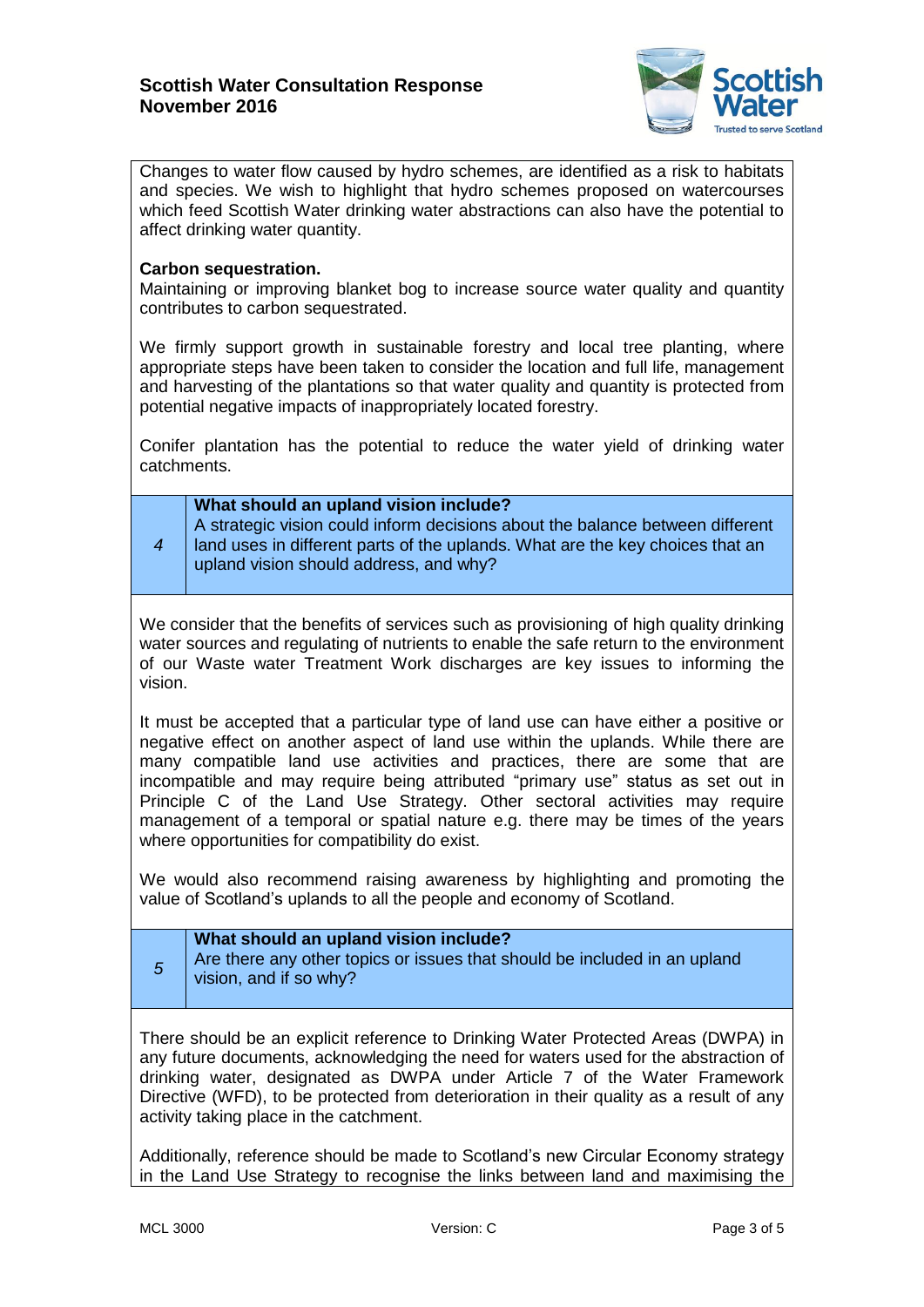

value of biological resources, such as use of treated Sewage Sludge in Agriculture and land reclamation.

Focus attention and offer direction for land use and peatland restoration best practise.

All of this must be considered in the context of full benefits and impacts at a catchment scale. In doing this we might consider mapping the flow of natural capital – benefits and costs from source to sea.

| 6                                                                                                                                                                                                                                                                                                   | What should an upland vision include?<br>Are there any topics or issues that should be excluded from an upland vision,<br>and if so why?                                                                             |  |
|-----------------------------------------------------------------------------------------------------------------------------------------------------------------------------------------------------------------------------------------------------------------------------------------------------|----------------------------------------------------------------------------------------------------------------------------------------------------------------------------------------------------------------------|--|
| We have no comment                                                                                                                                                                                                                                                                                  |                                                                                                                                                                                                                      |  |
| $\overline{7}$                                                                                                                                                                                                                                                                                      | How should the vision be developed?<br>Which stakeholders do you think it would be particularly important to involve,<br>and how? Would particular approaches be needed, for example, to reach<br>particular groups? |  |
| Scottish Water would wish to be part of this process. We believe the full range of<br>upland stakeholders, including owners, occupiers, sectors such as regulators,<br>advisory bodies, agricultural, economic, sporting, environmental, social and tourist<br>should be appropriately represented. |                                                                                                                                                                                                                      |  |
| 8                                                                                                                                                                                                                                                                                                   | How should the vision be developed?<br>What are your views on the process that might be needed to bring together<br>the key interests and develop a shared vision?                                                   |  |
| We have no comment at this time.                                                                                                                                                                                                                                                                    |                                                                                                                                                                                                                      |  |
| $\mathcal{G}$                                                                                                                                                                                                                                                                                       | How should the vision be developed?<br>Who would be best placed to lead this process?                                                                                                                                |  |
| Whilst a lead body will need to be allocated, it is clear that activities will be across<br>multiple agencies and operators. To that end we would suggest an appropriate lead<br>within Scottish Government is identified.                                                                          |                                                                                                                                                                                                                      |  |
| 10                                                                                                                                                                                                                                                                                                  | How should the vision be developed?<br>What form should a vision for the uplands take (visual or descriptive, maps,<br>diagrams or text)?                                                                            |  |
| Models and GIS provide simple or complex visual representation of information<br>for an area, with the ability to alter and switch particular data sets on and off for                                                                                                                              |                                                                                                                                                                                                                      |  |